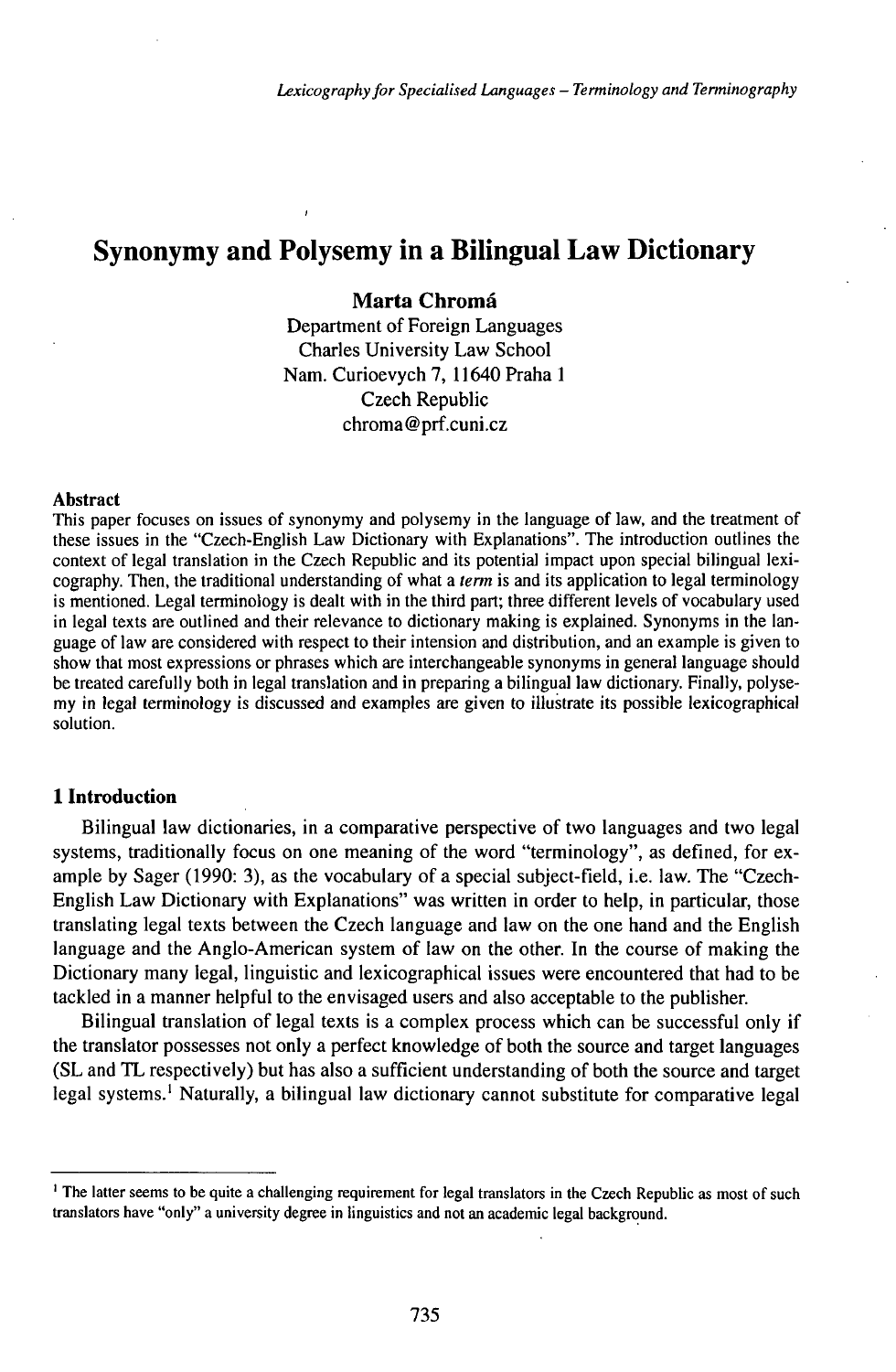studies, and the range of potential users is quite wide but we may identify two categories: those using the dictionary for 'production' (e.g. translators, lawyers drafting a legal document, or students writing legal essays in a language other than their mother tongue); and those using the dictionary for 'reception' in order to understand law contained in a text which is written in a language other than their mother tongue. The choice of headwords, examples of their use, and their equivalents should be clear, precise and free from legal confusion so that the dictionary can serve both categories of users.

## **2 What is a term?**

Many pages have been written on what a term is, how to distinguish a term from a nonterm, and what specificity can be traced in terminography compared with any other lexicographical project (see, for example, Niedobity 1982, Picht ahd Draskau 1985, Sager 1990 or Pearson 1998, as well as Poštolková 1983, 1984 and Machová 1995 for the Czech language). The International Organization for Standardization has also played a crucial role in developing the theory of terminology and safeguarding the practice of term-formation. However, their attention has focused on the terminology of science and technology rather than on humanities or law. There are several books dealing with the language of law (see, for example, Mellinkoff 1963, Goodrich 1990, Solan 1993, Gibbons 1994, or Tiersma 1999) but they mostly concentrate on reasons why legal language may be difficult for non-lawyers to understand (legal hermeneutics and pragmatics) rather than on defining what words may be assigned to the lexical category of legal terminology.<sup>2</sup>

With respect to the reasons for which users turn to a bilingual law dictionary, a primary motivation for both above-mentioned groups of users may be to look for a relevant translational equivalent for a SL legal concept in the TL; another reason may be to search for larger units such as phrases, clauses or even sentences creating certain patterns typical of various branches of law. Thus we may reasonably assume that a bilingual law dictionary should not be reduced to terminography (although terminology will be primarily represented by headwords) but should cover a more extensive portion of the language of law including larger lexical or syntactic units (phrasemes, clauses or whole sentence patterns).

## **3 Legal terminology**

Riley (1995: 73-79) distinguishes three types of lexical units in the legal language in her study of the vocabulary of English law:

- (1) "Pure" legal terminology: Czech *cese* (E. 'assignment'), English *estoppel* (C. 'překážka uplatnění žalobního nároku') or *detinue* (C. 'zabrání cizí věci') all fall into
	- this category. It comprises a relatively scarce group of words or phrases that are not used outside of law unless stylistically marked. $3$

<sup>&</sup>lt;sup>2</sup> Legislation seems to be linguistically the best elaborated type of text but all works to date have focussed primarily on discourse and pragmatics rather than on vocabulary itself (cf., for example, Bhatia 1987, Bowers 1989, Williams 2005).

 $3$  A limited vocabulary of legal Latin both in Czech and English may be assigned to this group as well.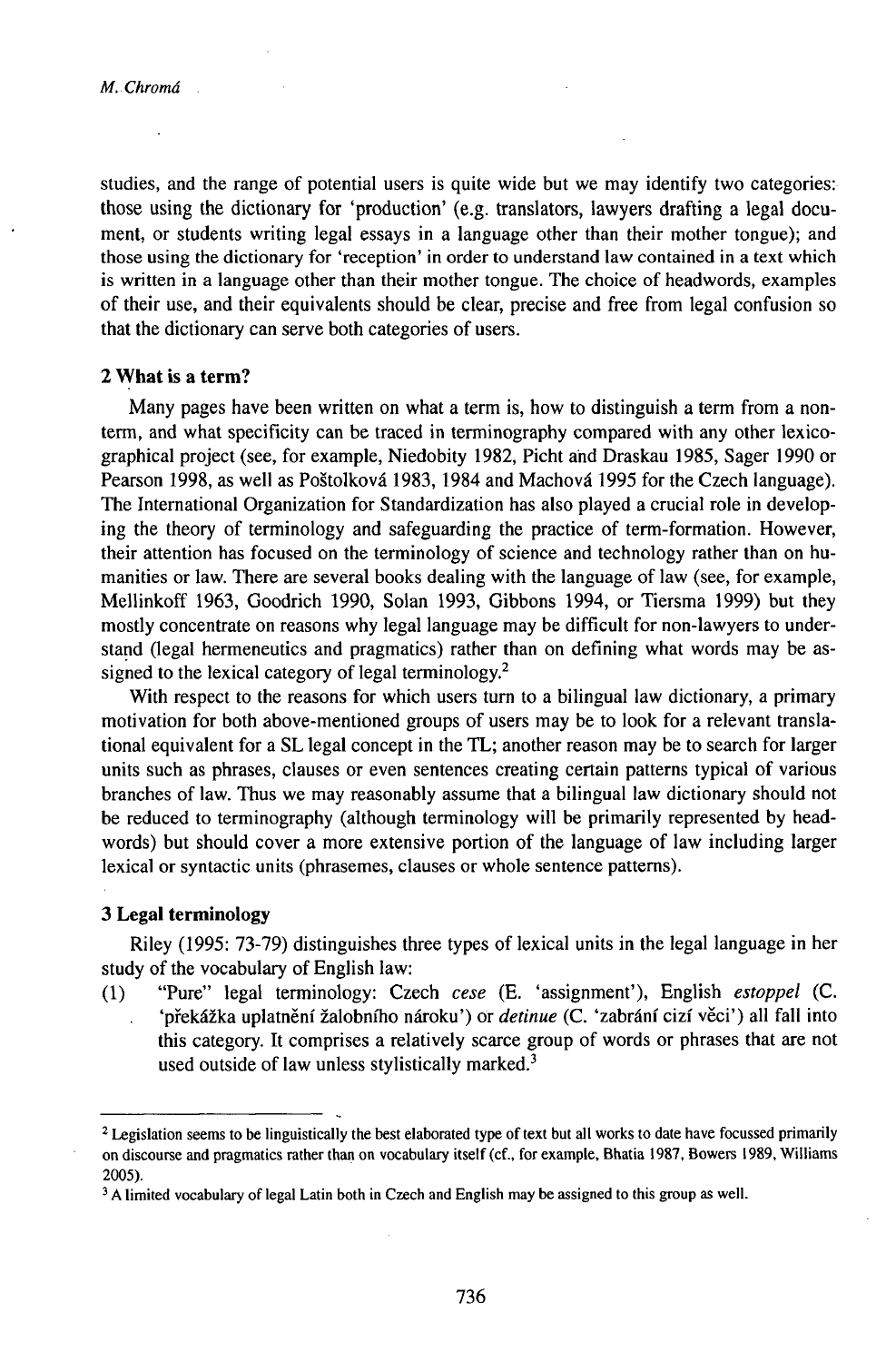- (2) Legal terminology found in everyday speech: these are words with a related legal meaning, such as Czech *pozemek, nedbalost* and their English counterparts, 'land' and 'negligence', respectively (their semantic quality and distribution is identical in both Czech and English).
- (3) Everyday words which are assigned a special connotation in a given legal context; this often happens when a word or phrase regularly and primarily used in common speech becomes a part of the subject-matter of a statute, thus acquiring new dimensions, either expanding or narrowing the original meaning.<sup>4</sup>

Newmark (1988: 160) suggests that, generally, terminology makes up 5-10% of a text, while our recent survey (Chromá, forthcoming) showed that the percentage of terms appearing in legal texts seems to be higher. We studied five different examples of legislation dealing with arbitration (four of these were written in English and one was a Czech statute) and the percentage of terms ranged between 20 and 29.<sup>5</sup>

## **4 Synonymy in terminology**

Generally, synonyms are two or more words (in the same language) having the same general sense, but each of themeither possessing a meaning, or meanings which is, or are, not shared by the other word or words, or having different shades of meaning or implications appropriate to different contexts (OED, 2002). Obviously, one SL expression may have more than one TL equivalent even in law, where linguistic accuracy, precision and exactness are crucial.

As Filipec and Čermák (1985: 133) emphasise, two aspects should be considered: (a) the intension (as the internal content of a notion or the sum of the attributes contained within it) which can be identical or variant; and (b) the distribution of synonyms. Where synonyms are identical with respect to both intension and distribution, full (or 'exact') synonymy occurs; in all other cases there will be partial synonymy. The latter situation prevails in occurrence. Should we admit the existence of full synonymy in the lexis of law it would always be confined to a particular legal (and linguistic) context;<sup>6</sup> only exceptionally are there synonyms which may be used interchangeably in most legal contexts, such as *causal link, causal nexus* or *causal connection* in English and their Czech equivalents 'příčinná souvislost', 'kauzální nexus' and 'příčinný vztah'. Even if we find legal terms that have identical meaning (i.e. intension), their distribution will differ – for example they may be used in different branches of law. A simple example from the "Czech-English Law Dictionary with Explanations" may be provided here: the Czech *zákon* may be translated as 'act', 'law', 'statute' or even 'legislation'. The countable noun 'a law' is a universal equivalent which may be used both in law

<sup>&</sup>lt;sup>4</sup> For example, the Housing Act 2004, a new British law, newly defines what kinds of premises may be termed a *flat*, thus narrowing the widely accepted meaning of the word for the purpose of that Act.

<sup>5</sup> We may reasonably assume that the relatively high percentage may be also on account of a high degree of repetitiveness of terms in legislative provisions in order to avoid anaphoric expressions which may be quite ambiguous for legal interpretation.

<sup>6</sup> Cf. Foxley and Gwei (1989: 113) "a pair of words may be synonymous in one context but not in another".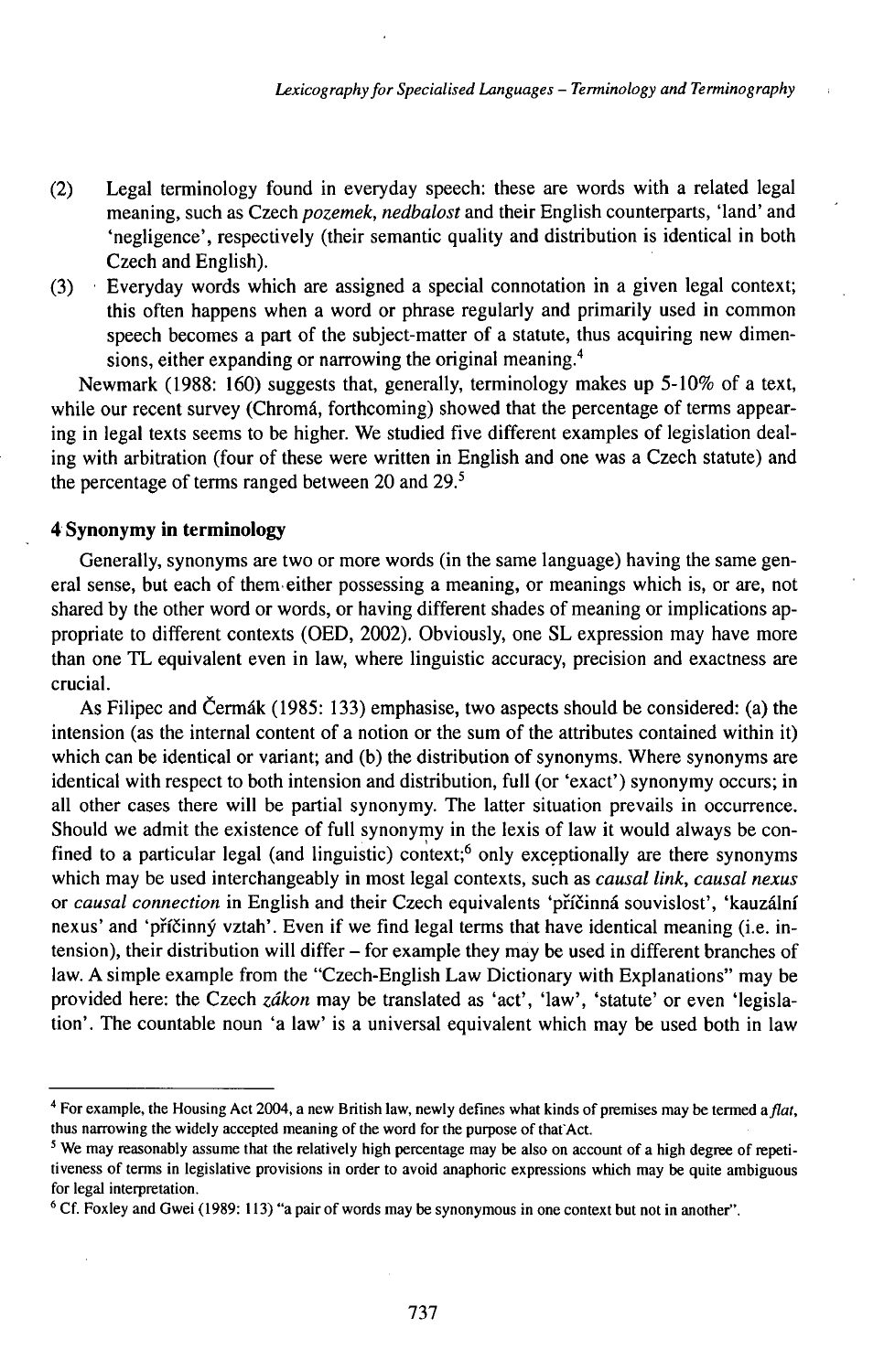('the law in force') and other areas ('the laws ofnature'). A 'statute' is a written law or a law passed by a legislative body denoting the normative document as such. This term would never occur in the title of <sup>a</sup> particular law - such <sup>a</sup> function is performed by the term 'act' (for example the Family Law Act, 1995). Finally, when speaking about laws generally, the uncountable noun 'legislation' may be used (generic singular). Although the four equivalents for the Czech *zákon* are synonyms their distribution differs contextually: 'statute' and countable 'law' may be used interchangeably if a written law is being discussed (not mentioning its title); 'act' is the only one from the selection that may occur in the title; and 'statute', 'law' or 'legislation' may be used indiscriminately if a legal regulation in a written form is under consideration. Example <sup>1</sup> shows for illustration a shortened version of an actual entry in the Dictionary.

#### [1]

zákon *(n)* law *(count);* statute a common law term designating a written law; act in the title of a law; piece of legislation; [...], neplatný ~ invalid law, [...] prováděcí ~ implementing law / statute, [...], reegresni ~ poškození na zdraví recourse law damage to health; regulating the demanding of pecuniary compensation from s.o., i.e. the insurance company has a right of recourse against the one who caused the damage, meanwhile the insured was paid,  $[...]$ ,  $\sim$  **k** nápravě chyb validating law / statute curing past errors and omissions thus making valid what was invalid,  $[\,\ldots\,]$ ,  $\sim$  s komentářem annotated law, a law with annotations / commentary,  $[\,\ldots\,]$ , na základě ~a a k jeho provedení by virtue of / under the law and for the implementation thereof,  $[...]$ , byt povinen ze ~a be legally bound, be bound by law / statute, [...], pokud ~ nestanoví jinak except when otherwise provided by law / statute, ~ č. 58 / 1969 Sb., o odpovědnosti za škodu způsobenou rozhodnutím orgánu státu nebo jeho nesprávným úředním postupem plný název zákona Act No.58 / 1969 Sb. to regulate the liability for damage caused due to / as a result of the decision of a state authority, or maladministration thereof, [...]

One more type of synonymy deserves mentioning, namely that of prescriptive terms (introduced and defined by legislation; see Riggs 1989 below) and their descriptive 'counterparts' (used by legal professionals in their everyday communication, with usage spread also among the wider non-legal public). For example, the law providing for obligatory insurance ofacar driver's liability for damage caused to another driver's car is called in Czech *Zákon o pojištění odpovědnosti z provozu vozidla* (E. 'Act regulating insurance against liability arising from the operation of a vehicle'); lawyers in their everyday usage reduced this terminological phrase to *povinné ručení* (E. 'compulsory liability'), expressing the substance of the obligation. Due to their different distribution the two terms will never be full synonyms no matter how close they may be in their term-to-concept relationship.

## 5 Polysemy in terminology

Both homonymy and polysemy represent quite difficult problems in legal translation, since the effect of polysemy is in principle the same as that of homonymy – the representation of two or more meanings by a single form, thus requiring different equivalents in the target language. The traditional understanding of homonymy, as opposed to polysemy, is that homonyms have no common etymological roots or basis whereas polysemes have developed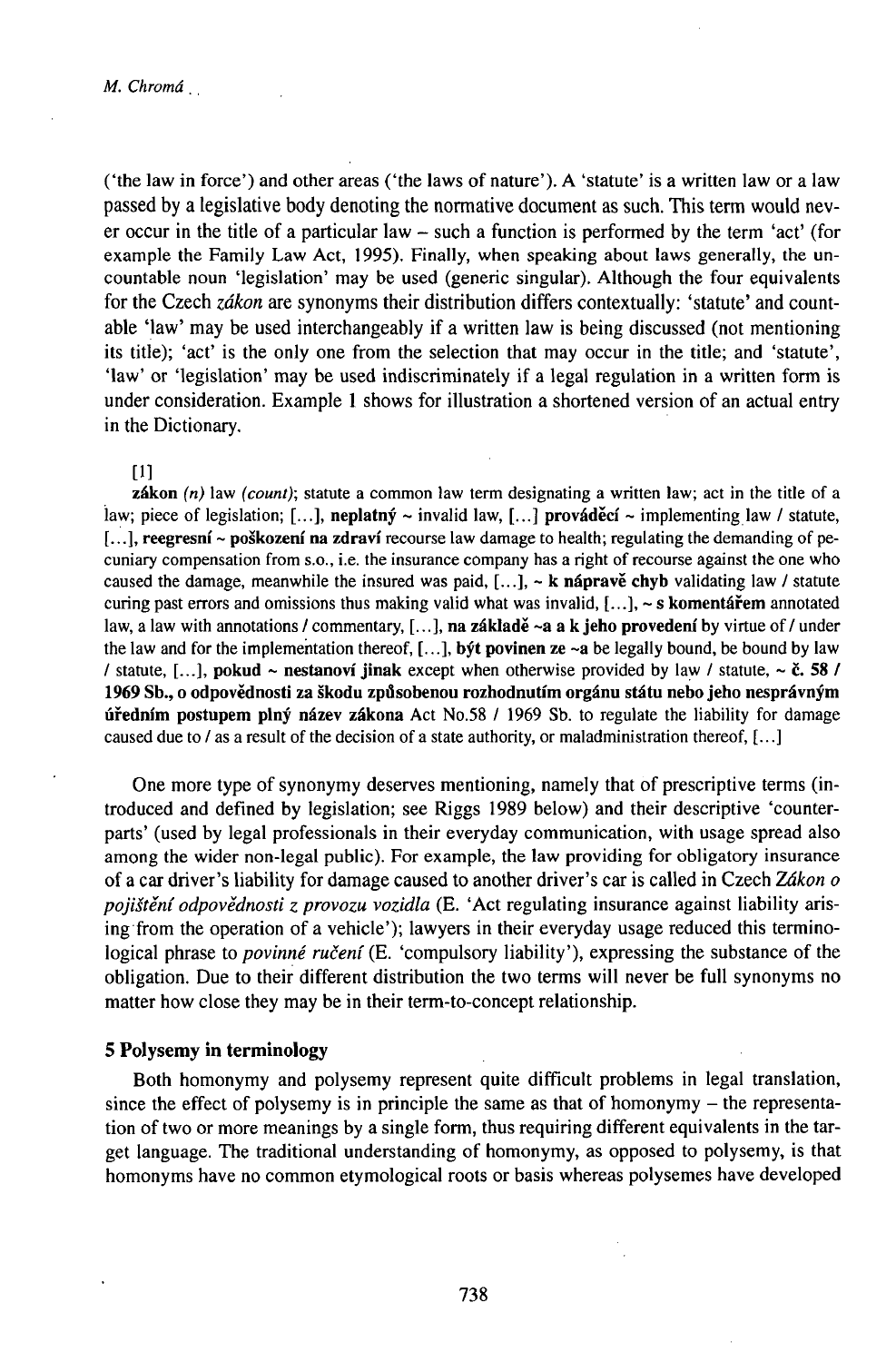from one common form and have acquired different or modified meanings through their devolution. We maintain Poštolková's assumption (1983: 24, 27), that terminological homonyms are the same terms used in different branches of science (for example, *líčení l'*trial'/ in criminal proceedings and *ličeni* /'make-up'/ in the art of visagistes). Therefore we argue that pure homonymy within one legal system exists neither in legal Czech nor in legal English. The problem which lawyers as well as translators dealing with Czech and Anglo-American law are exposed to is rather extensive polysemy resulting from a general tendency in the languages to assign new meanings to existing vocabulary. For the purposes of translational lexicography, Čermák (1995: 244). mentions a special type, namely *contrastive* (or *translational* or *bilingual)* polysemy.

Riggs  $(1982: 160)$ ,  $(1993: 207)$ , explaining the substance of polysemy chooses the term *valence* to denote the type of term-to-concept relationship: when a word has one and only one meaning it may be termed univalent (or monosemic), and when it has two or more meanings it may be termed multivalent (polysemic or polysemous); a multivalent term that has only one meaning within a given discourse community may be termed unequivocal, whereas when it has several meanings in such a community, it is properly termed equivocal. For example, the Czech term *likvidace* is an unequivocal polyseme – it may be used in many fields of science; however, the legal term *likvidace* is confined to company law *(likvidace společnosti)* and succession law *(likvidace dědictví),* with one equivalent in legal English, i.e. 'liquidation' ('liquidation of company' and 'liquidation of inheritance' respectively). The Czech term *náprava* is an equivocal polyseme since it has more than one meaning in Czech law, reflected in its English equivalents 'remedy' (in the meaning of legal redress) and 'correction' (when speaking about the rehabilitation of offenders). Descriptive terminology recognises that a polyseme may be in context used unambiguously (which can easily be evidenced in legal jargon, or legalese). Authors may use an equivocal term unambiguously if they supply contextual clues to show which of its possible meanings is intended (Riggs, 1989: 96). Prescriptive terms (such as those used in statutes) are either defined by the respective statute, or their precise meaning is implied in a wider legal context because they have been defined in earlier laws and have become part of the terminology.

Two examples of Czech polysemous terms may illustrate the above assumptions, namely *právo* and *věc:*

(1) *Právo* may be translated either as uncountable 'law' if the *system* of law is meant, or a 'right', where ajustifiable *claim* is concerned. The two meanings may be distinguished by qualifying adjectives, *objektivníprávo* (law) and *subjektivníprávo* (a right). However, the qualifying adjectives are not a usual part of the terms; they are used primarily in texts relating to the theory of law, or where the correct meaning is not suggested by a wider (textual) context, or should be made more precise or accurate.

#### [2]

práv|o 1 objektivní law as a system or set of rules *(uncount)*; [...], dÏdickÈ ~ Law of Succession, Law of Inheritance, [...], obËanskÈ ~ hmotnÈ Civil Substantive Law, obËanskÈ ~ procesní Civil Procedure, [...], předmÏt ~a object / purpose / subject-matter of law, [...]

práv|o 2 subjektivní right of / to do st.; interest in st., primarily to property, title to st., primarily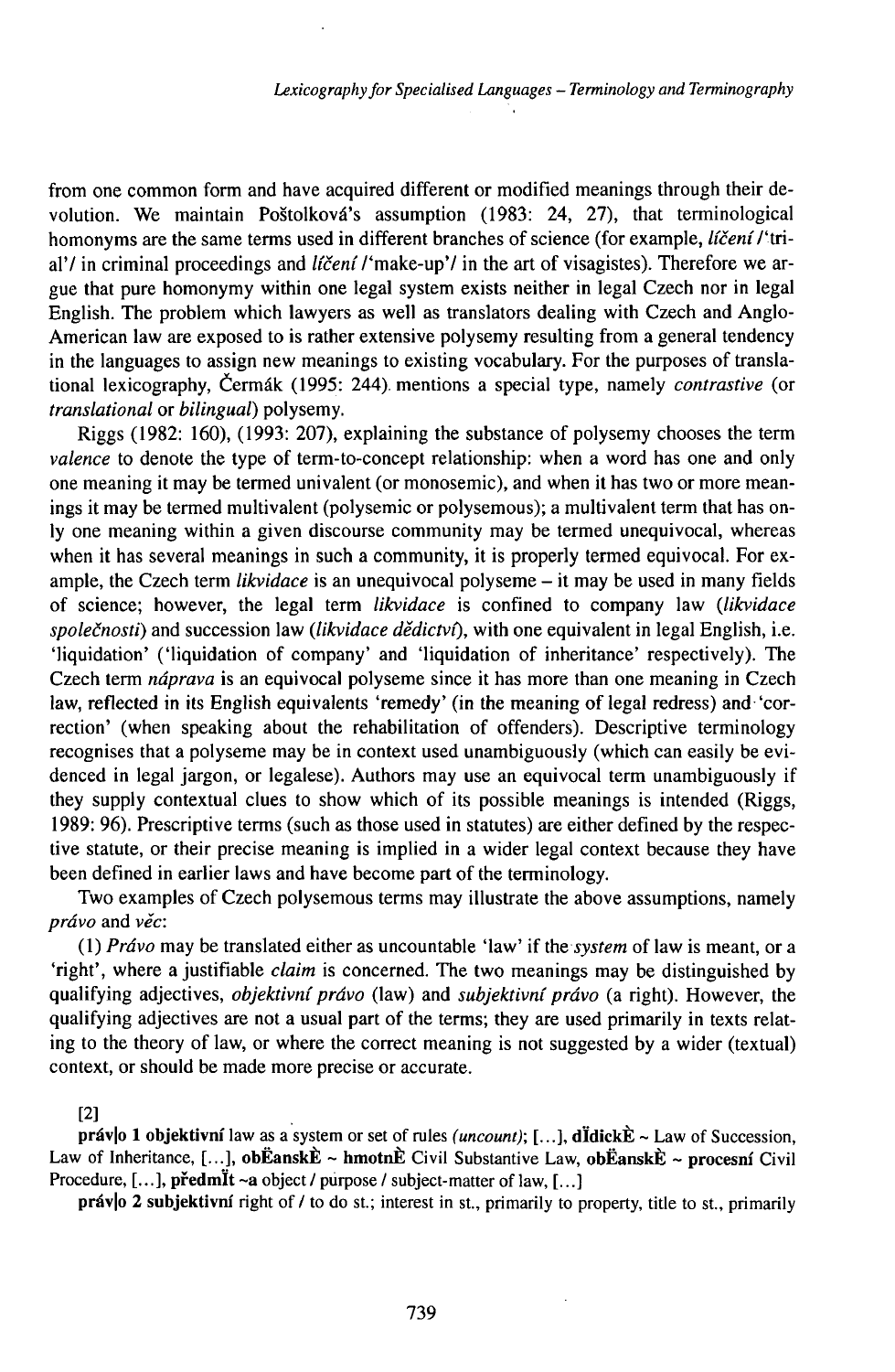#### *M. Chromá*

property; entitlement to st. / to do st., usually granted upon meeting a legal requirement; privilege to do st., a special legal right or exception to a duty; power; [...], **hlasovací** ~ voting right / power / privilege, right to vote, [...], **osobnostní** ~ **právo na ochranu osobnosti** right to the protection of personal rights i.e. personal security, live, limb, body, health, reputation, personal liberty, the right to have one's person protected, [...], vlastnick $\hat{\mathbf{E}}$  ~ title to property; proprietary / property right, right in property, right of ownership, [...], **zástavní** ~ security interest, a right to have transactions / dealings secured, [...], s **menöimi** ~y underprivileged, [...]

(2) *Věc* should be translated according to the branch of law involved: the context of procedural law (both civil and criminal) determines that the English equivalent of *case* or *dispute* be used. Thus, the Czech phrase *nápad věcí* will be translated into legal English as *case load.* In property law, the Czech *věc* will be translated as *a thing* or uncountable noun *property;* its attributive derivative *věcný* in the binominal term *věcná práva* will be translated as *rights in things* or *property /proprietary rights.*

## [3]

věc <sup>1</sup> thing; property *(uncount);* chose tangible or intangible thing - common law term, chattel movable or transferable property; item as a part of a whole not necessarily separated, article particular thing, product thing distributed commercially; [...]

věc 2 case brought into court for decision, suit the state of facts juridically considered; litigation civil contentious case; prosecution criminal case; lawsuit any case brought before court, dispute; merit *usu. pi*, elements or grounds of a claim; cause ground for legal action; [...]

## **6 Conclusion**

Since most translators of legal texts are linguists by education and have either no or a limited legal background, a bilingual law dictionary should be made in the most legally instructive manner as possible. Synonymy and polysemy in both the source and target languages may cause significant difficulties for the precise and accurate transferal of legal information from one language and legal culture to another. Synonymy and polysemy in bilingual legal lexicography should be taken into consideration in (a) the selecting and structuring of individual headwords and (b) the processing of individual entries. Nuances in meaning between or among terminological synonyms in the source language which serve as different headwords should be made sufficiently clear either through glosses or explanations in the source language directly attached to the headword, or through equivalents in the target language glossed or explained in the target language, or through a combination of both approaches. A polysemantic legal expression in the source language should preferably be treated in such a manner that each meaning forms one headword for a separate entry visually distinguished, for example by a subscript numeral, and the headword should be followed by an explanation of the meaning in the source language. Examples of the usage of headwords should be representative of the meaning and should, among other things, reflect the frequency of their occurrence.